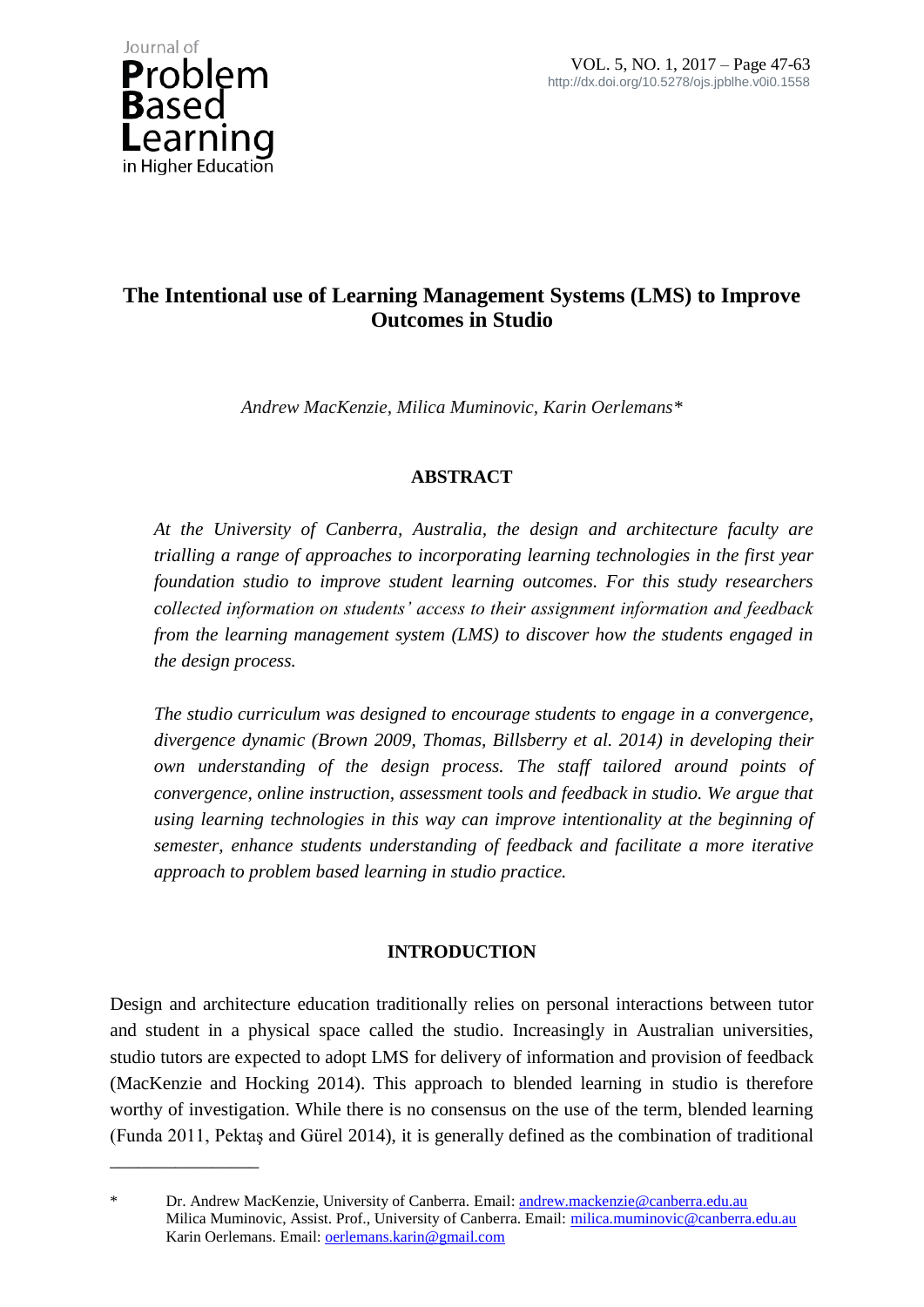delivery methods ( face to face) with online learning technologies to enhance teaching methods (Hyo-Jeong and Bonk 2010). This paper extends this definition to consciously incorporate a convergence, divergence dynamic (Brown 2009, Thomas, Billsberry et al. 2014) widely used in education, but also synonymous with design thinking to blend traditional ways of teaching design process into the curriculum. The blended learning component of the study is the incorporation of LMS and hand held devices to engage students is design thinking without explicitly teaching theories underpinning the design process they are undertaking. Technology in design education can provide students with rich and meaningful multimedia content that is contextually relevant and can be accessed and enacted upon (Bower, Howe et al. 2014). Technology can provide cognitive support for difficult tasks with pre-packaged learning experiences, allowing the user to control the speed, frequency and iteration of their access to content to suit their learning abilities.

In this context, there is an ongoing need to investigate the pedagogical practices that are most suited to a design curriculum influenced by technologies. For example Van Haren (2010) argues technology should support the agency of students in enacting, developing and determining rather than passively accepting so that they can achieve a deeper understanding of subject matter. While this approach to learning is familiar in a studio environment, using technology for technologies sake should be critically evaluated in both learning and assessment.

This project examines the question; how do LMS support students engaging in the design process? The question can be further broken down to; how do they use feedback to improve and to what extent do these learning technologies support the student to develop a design process around the convergence/divergence dynamic. Understanding how students engage with and benefit from different forms of feedback forms a key part of this enquiry.

#### **DESIGN THINKING AND FEEDBACK**

Design thinking is increasingly integrated throughout the curriculum of higher education institutions, particularly at post graduate level. Yet while there is consensus about the value of teaching design thinking, there is little consensus on how it should be taught (Wrigley and Straker 2015). In particular the problems are centred around the generalised approach to design thinking as a universal cognitive practice, ignoring how design is shaped by the role of institutions and socio-cultural developments over time (Kimbell 2011). As a result the value of design thinking in furthering creative output and generating innovation is poorly grounded in evidence-based practices (Dong 2015). Although design thinking lacks a formal definition, this paper adopts of a design thinking approach to curriculum delivery in first year design studio. In this case studio is not the place for learning design studies, but rather opportunity to develop design practice (Tonkinwise 2014). Rather than teaching the theory of how designers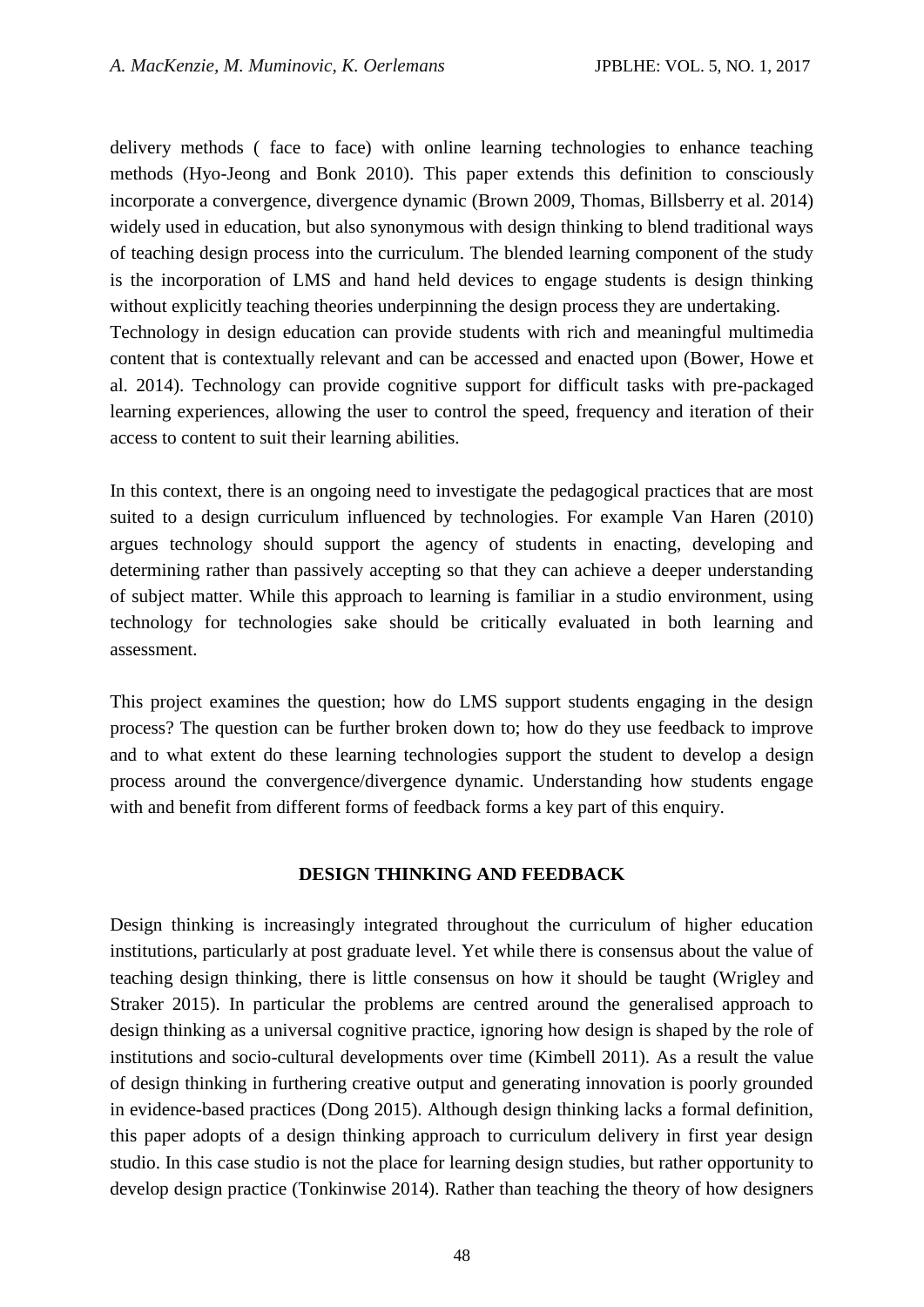think, the studio tutors incorporate learning technologies in order to scaffold the students' projects and feedback in a way that encourages them to develop their comprehension and practice.

Learning design practice presents students with their own anxieties. Tonkenwise (2014) argues this is unsurprising as studio demands that students harness design thinking to creatively traverse the domains of specialised knowledge yet design education tends to reflect what is done in professional practice; something students cannot comprehend in their early years of training. Underlying this anxiety, in addressing social problems such as sustainability, practical education (learning by doing) is counter intuitive to the more abstract, risk taking approaches that tend to generate more creative ideas, generating a larger solution space for progressing a design problem within its socio-technical context (Bleuzé, Ciocci et al. 2014).

Evaluation of design in the form of criticism also tends to value the students' design work in terms of appearance or affect, privileging the high art content, history and theory courses in the curriculum of most schools and reflecting the research background of faculty staff. While some schools take a more sociological stance to design theory, engaging with the everyday cultural practices, such programs are in the minority (Tonkinwise 2014). In this way feedback in the form of criticism can reinforce the notions that students need to demonstrate adequate discipline knowledge more so than contextually relevant knowledge to the world we live in (Moore 2005).

Research suggests feedback is the most powerful method of engaging with students, and can be used to improve learning (Hattie and Timperley 2007, Hattie 2009). But other research focused on the use of written feedback, seemingly contradicts this finding and states that students actually seldom access their feedback and learn very little from it for a number of reasons. These included a lack of understanding, relying on their memory of what was said, and because they are more focussed on their grades then on the feedback (Higgins 2000, Carless 2006, Weaver 2006). Recent research by Blair et.al. (2013) suggests that immediacy of feedback in written form, timely and accessible, and using a wider range of feedback mechanisms would enhance the student learning experience.

There are a number of definitions of feedback, Hattie (2007) giving a very broad characterisation defined it as the "information provided by an agent about aspects of one's performance or understanding" (p. 187). In a meta-analysis of over 134 studies on the use of feedback in education, he found that it was essential to the learning process and was among the most powerful influence on achievement (Hattie 2009). In an earlier work, Winne and Butler (1994) defined feedback from the perspective of the learner, as the "information with which a learner can confirm, add to, overwrite, tune, or restructure information in memory, whether that information is domain knowledge, meta-cognitive knowledge, beliefs about self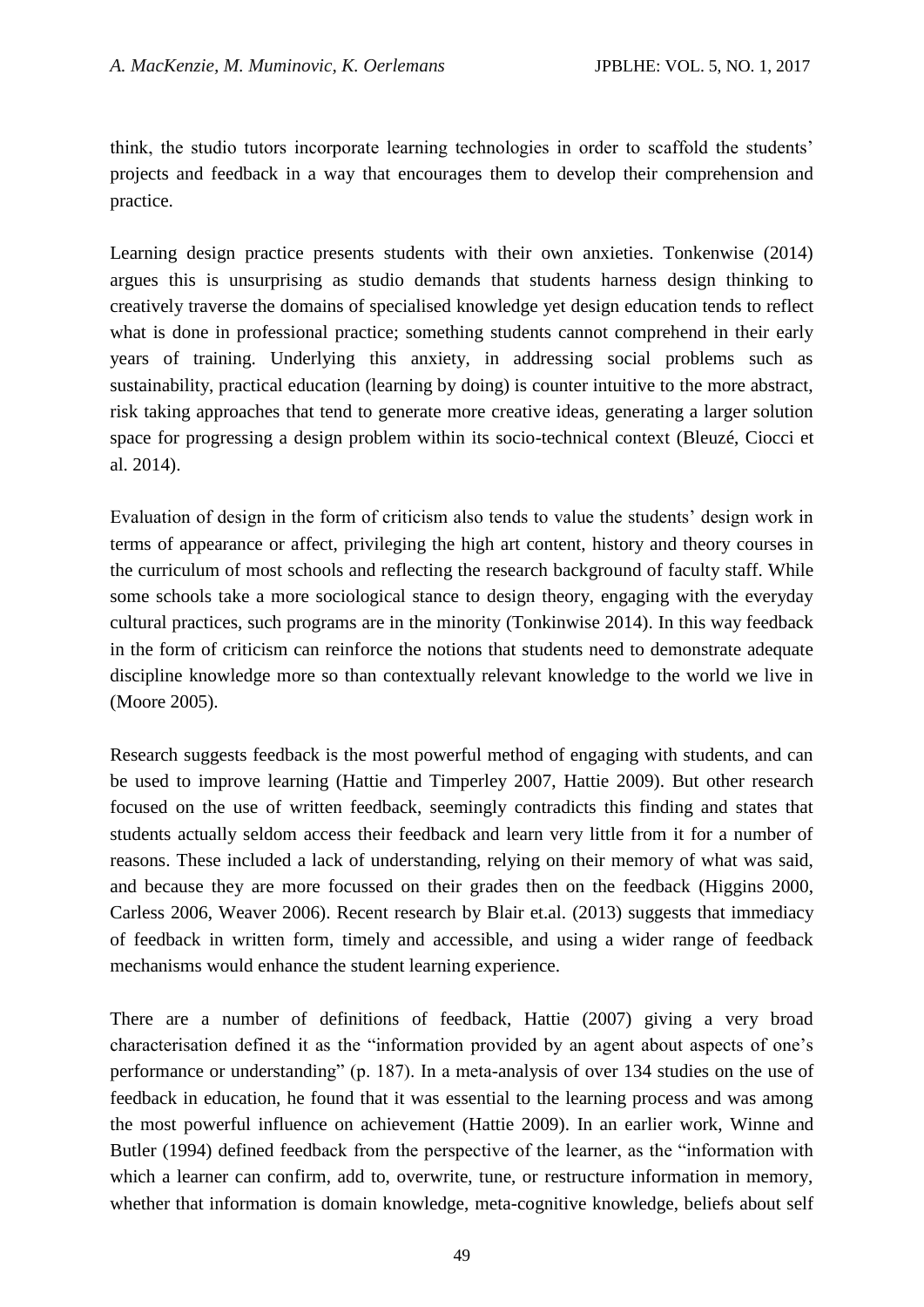and tasks, or cognitive tactics and strategies" (p. 5740). Carless (2006) limited his use of the term feedback to the responses made on student assignments. For him, "it encompasses written annotations and comments on drafts or on finalised assignments, in addition to verbal dialogues prior to or after submission" (Carless 2006), although he goes on to argue that this form of feedback can serve multiple functions, for improving future assessments (Carless 2007), to justify a grade, or even "the fulfilment of a ritual which is part of academic life" (p. 220). In this paper we limit the meaning to the feedback, verbal or written, given to students for their assessment tasks. But also explore Winne and Butler's understanding to see how much the learner in fact uses the feedback received to add to, fine tune, or change their responses.

Hattie found that the value of feedback could be described as a powerful motivator and improver of learning, but Carless (2006) found in his study that most students were primarily motivated by marks and did not engage much with the written feedback they received (see also Crips, 2007). Weaver (2006) concurs, arguing that the value of feedback depended on the student's individual notions and understanding of the written information, which may not be the same as their tutor or lecturer, in which case students would have a great deal of difficulty in using the feedback received to improve their learning. Higgins (2000) also found that many students were simply not able to understand written feedback or knew what to do with it, failing to understand the comments or alternatively misinterpreting them. This may particularly be true if the feedback comments are written as suggestions for improvement, which some students may take as literal, but others may take these as optional (Crisp 2007). In fact Crips argued that students seldom responded to feedback by making changes to their subsequent submissions, as suggested in the given feedback.

This was a problem identified in our research, so in this study we explored whether students used feedback, and what if any impact this had on their subsequent results. Some researchers have suggested that the difference is in the quality, accessibility, timeliness, legibility and relational aspects of the feedback given (Chang, Watson et al. 2013). Similarly, in their study of e-feedback, McCabe, Doerflinger, and Fox (2011) found that students and staff perceptions were that "e-feedback procedures increase clarity of feedback compared to handwriting, save paper and ink resources, and result in faster and also better, more detailed feedback" (p. 178). However, Blair et al (2013) found that although students wanted quality feedback, that directed them in their learning, and that was given in a timely manner, they also found that whilst some students preferred written feedback, others preferred verbal feedback. This was because students found the verbal feedback was easier to understand, they were able to request further clarification, and because written feedback was often poorly constructed or used overly academic language. An assumption could be made here that students view feedback for no other purpose than to see what they need to improve or at least meet the learning outcomes of the activity, depending on whether they were deep or surface learners (Calvo and Ellis 2010).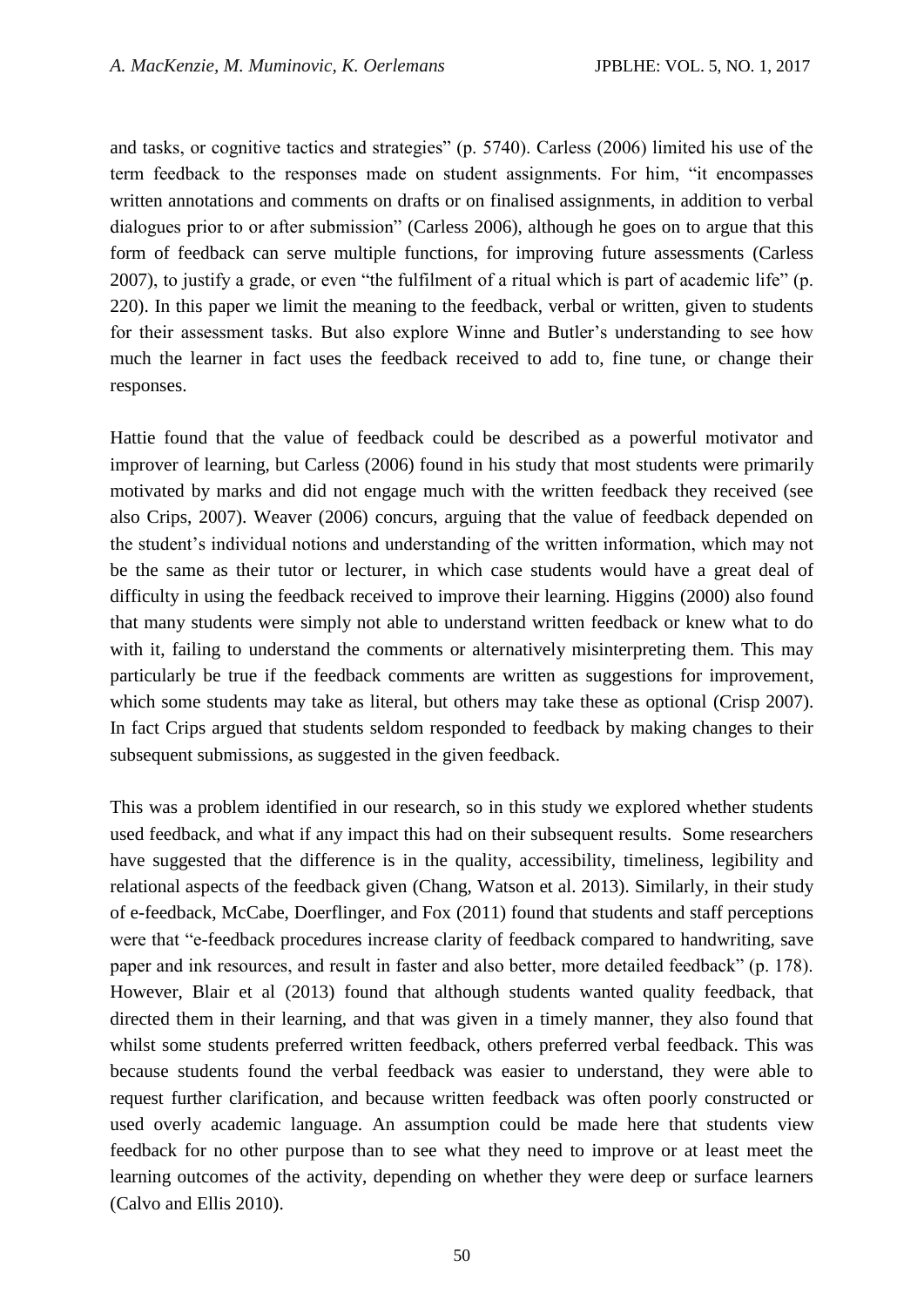In this study we asked students what type of feedback they preferred and sought to understand what it was about that feedback that they found improved their learning. The following section describes the methodology followed by the findings of these questions.

#### **METHODS**

This research used both qualitative and quantitative data to evaluate the effectiveness of LMS for providing feedback in a first year design studio. Student patterns of access to Moodle, the University LMS, were collected. Data included students' frequency of access, timing of access compared to the release of project briefs, feedback (formative) and results (summative) for each project. Data was also collected data on student views of videos as recorded in EchoSystem, the lecture capture and video streaming system. Other data included student results collated from the rubric, and final grades following the final assessment of each project. Reflective summaries for each assessment were collected from the LMS following the final submission. Semi structured interviews were undertaken with studio tutors to evaluate their perception of the effectiveness and ease of use of the LMS for providing feedback.

#### **CASE STUDY**

The case study was an introductory design studio for students studying majors in architecture, landscape architecture, interior architecture and industrial design. The unit was delivered with a combination of online and face to face lectures. All studio work was undertaken in a conventional face to face format in a purpose built studio space. Students were delivered information and feedback via Moodle, the University LMS. Two tutors conducted the studios with approximately twenty students per class. Both tutors participated in the research and research ethics was granted for both surveying and interviewing students and staff.

The curriculum developed for this studio is based on the design thinking approach of divergence and convergence (Brown 2009). The studio had three assessment stages (A01, A02 and A03) based on three interrelated and interdependent assignments that were scaffolded to create a final design piece incorporating all the assessment into a single final presentation. The three assignment themes; idea, form and object guided the students through a design thinking process based on the convergence/divergence dynamic (Figure 1).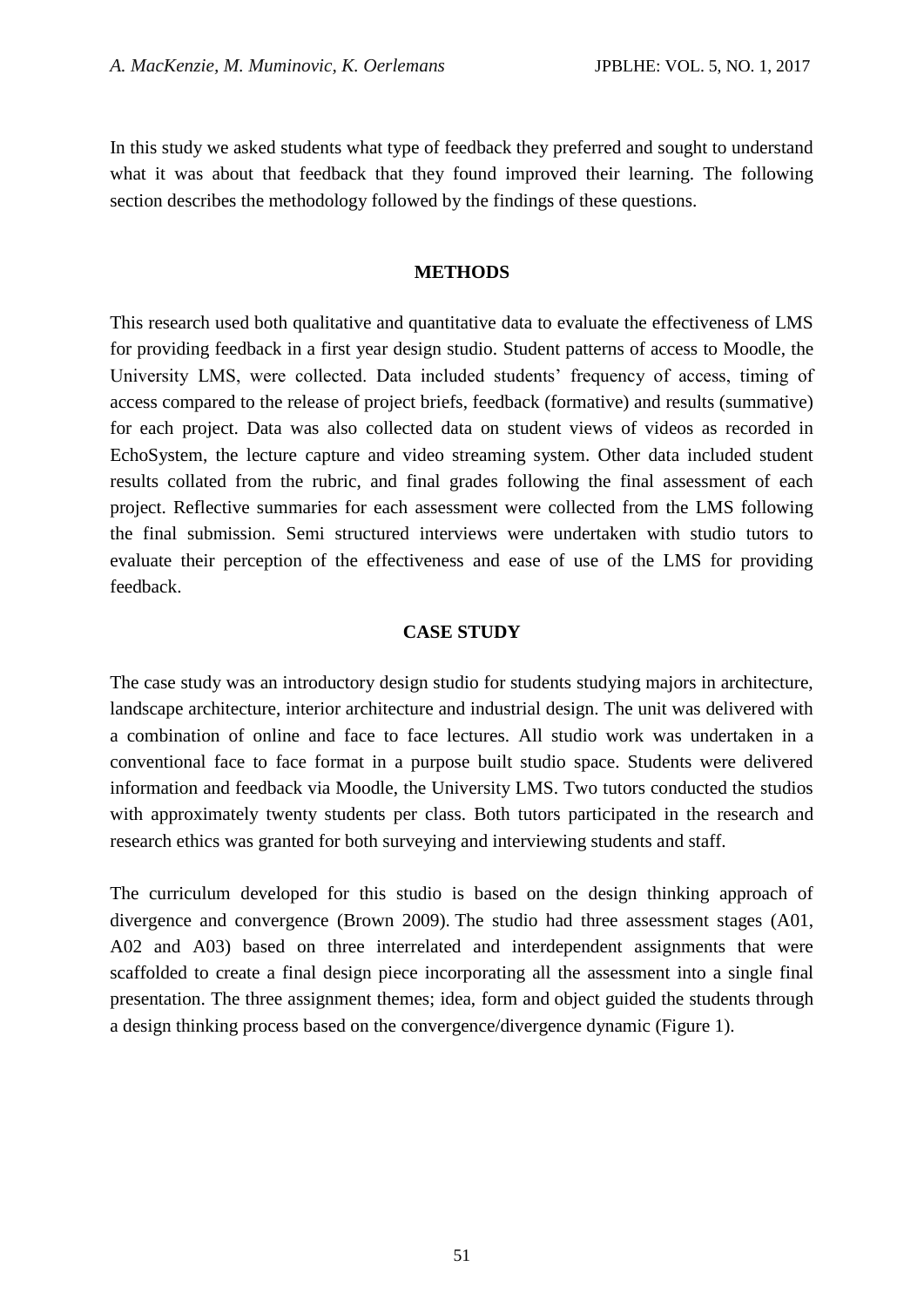

*Figure 1 Design thinking process used in the research (adapted from Brown (2009)).*

Furthermore, the information for each assignment (project brief, project value, submission requirements, and assessment criteria) reflected the phases of a design process. The delivery of that information along with the provision of online feedback was timed to coincide with points of convergence in the students design thinking process (Figure 2).



*Figure 2 Design thinking process applied to the curriculum.*

To set the expectations in the studio, the staff used videos to explain the nature of studio and ways of learning. The importance of feedback has been reinforced with the former students' experiences videos and the process was explained during lectures and studio classes. Students were informed of the nature of feedback and its importance before every formative feedback session at the beginning of the class. The design language was presented and explained in the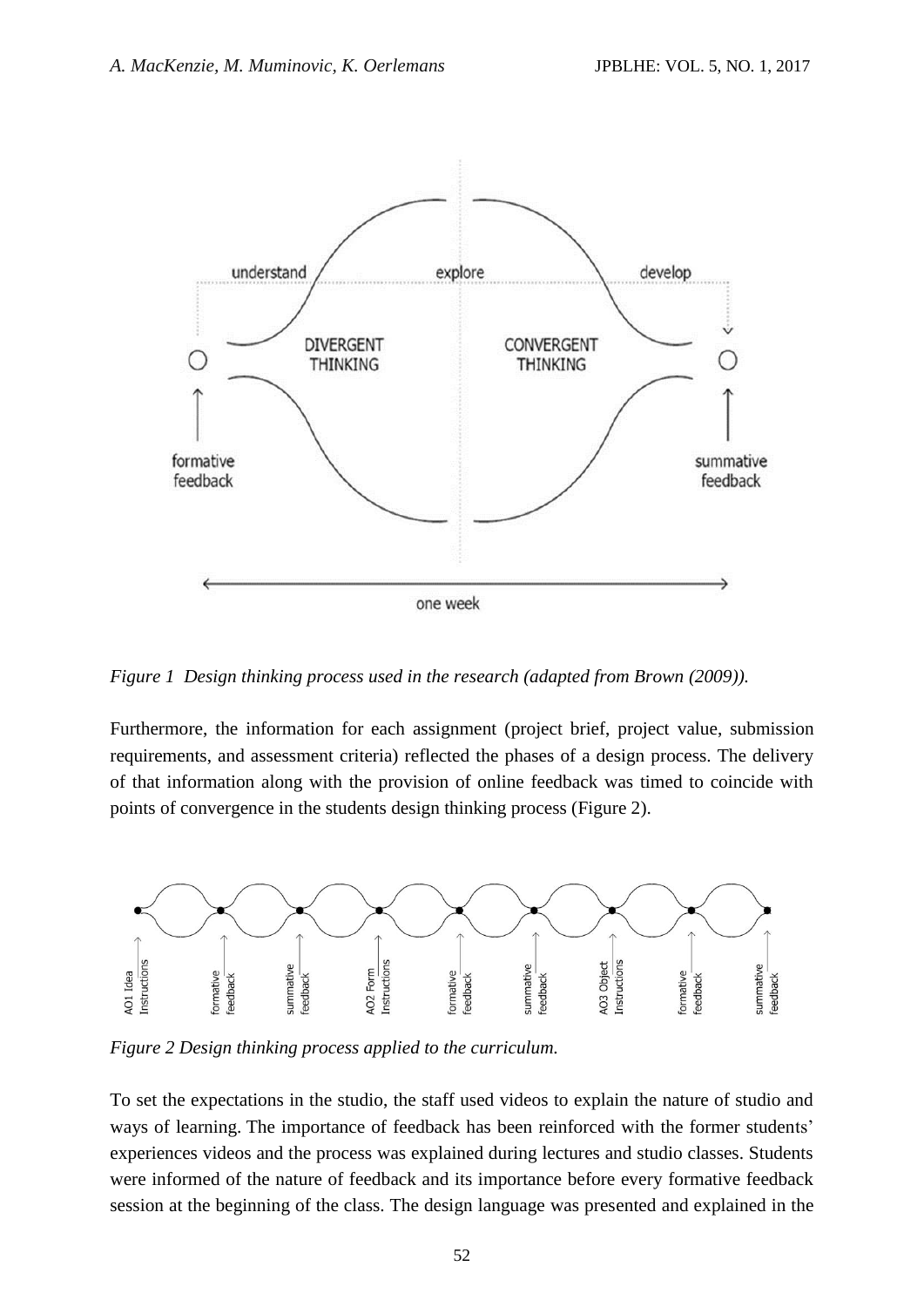lectures and further enhanced during the verbal and written feedback. In this studio, tutors encouraged students to reflect on their feedback by extending the process using the formative and summative feedback and including various techniques of feedback, both face-to-face and online via the LMS.

#### **PROVISION OF FEEDBACK**

The feedback was provided in two stages: formative (feed forward) and summative (grade and short comment) (Table 1). During the studios where formative feedback was provided, students presented their work in front of their peers and received verbal feedback and a rubric with comments from their tutors using a touch screen on a hand held device (Figure 6). Students were explained their grade by the tutor using the rubric to help them understand discursively why they achieved the grade and how they can improve. The qualitative terms in the rubric text reflected the University assessment policy relating decryptions to grades. (E.g. satisfactory equates to a pass, excellent equates to a distinction) The verbal comments during the critique sessions were also recorded in form of the notes by a student peer. The students were provided an additional week to improve their assignment based on this feedback. The students were required to reflect on their formative feedback in 200 words and submit that in conjunction with their assignments. The refined work was then submitted using LMS, on which they would receive the summative feedback.

|                               | $\frac{0}{0}$             |                            |                       |  |  |  |  |
|-------------------------------|---------------------------|----------------------------|-----------------------|--|--|--|--|
| <b>Video Title</b>            | <b>Duration (Minutes)</b> | <b>Students</b><br>viewing | Average total<br>time |  |  |  |  |
| Introduction to Design Studio | 3                         | 54%                        | 2.50                  |  |  |  |  |
| <b>Students on Design</b>     | 5                         | 35%                        | 2.49                  |  |  |  |  |
| Light Tone and Colour         | 20                        | 6%                         | 17.17                 |  |  |  |  |
| <b>Ordering Elements</b>      | 21                        | 21%                        | 15.68                 |  |  |  |  |
| Point Line Plane              | 26                        | 33%                        | 18.60                 |  |  |  |  |
| Volume                        | 12.                       | 27%                        | 11.10                 |  |  |  |  |

Video views

Table 1: Percentage of students viewing the videos and their average total time

The most complete feedback process was in the second assignment, and thus we have selected those results for the purpose of this paper. In order to evaluate how effective the rubric feedback was in the process, the tutors were asked to provide verbal and written feedback differently. Tutor 1 adopted a personally tailored and more precise approach to written and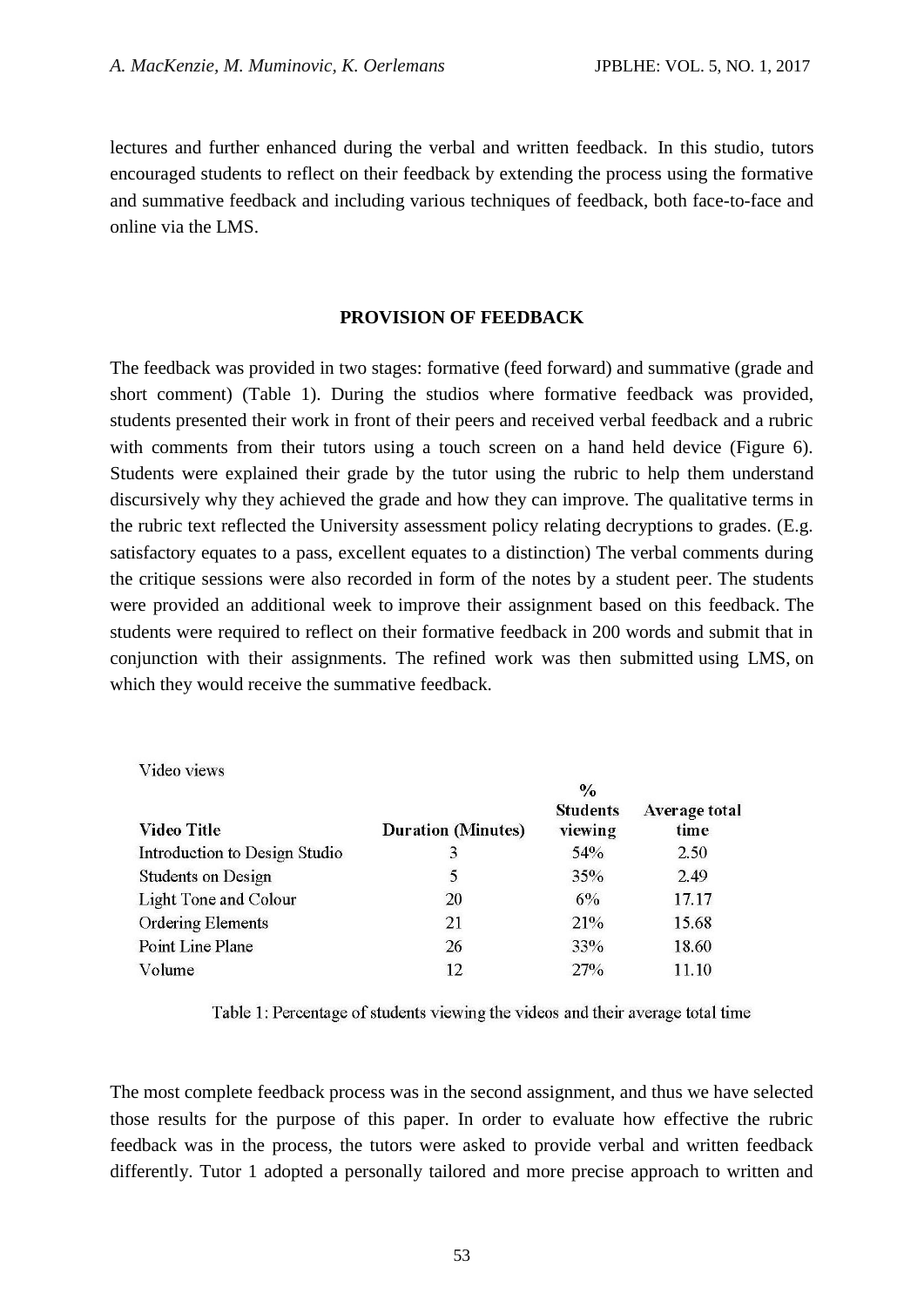verbal feedback. Tutor 2 used general formulation using generic terms to describe the students work.

### **DATA ANALYSIS**

Use data was collated for each student, descriptive statistics derived, and plotted in excel. The time series data was based on the date and time stamp information for all accesses of information by the students.

The student reflections were collated, information de-identified, and a discourse analysis conducted looking at both the structure and practice of the language used by the students (Jorgensen and Phillips 2002). This enabled the research team to make observations about the language use in the context of the design discipline, and within the practice of the students. This allowed the researchers to tentatively make decisions about the students' change in learning of design literacy, and help contribute to a general understanding of the process. The interview data from the tutors was analysed to identify how the students' experience of receiving the feedback correlated with the tutors' experience of providing the feedback. This triangulation helped us to understand the value of the immediacy of the feedback rather than focussing on the students' comprehension.

#### **FINDINGS**

The findings from the research interrogate the students' access to online information. The data is presented in two parts. The first part, resources, includes instructional videos and online lectures, and assessment instructions including assignment briefs and sample assessment rubrics. The second part, feedback, includes formative feedback in the form of written rubrics and comments, and summative, or grade only.

#### **STUDENT INSTRUCTIONS**

Throughout the course a number of resources were developed to support the students in their progress, these included short instructional videos, similar to the example videos described by Kay (2012), but with a focus on specific design elements and the use of these in the design process. Extensive documentation and instruction information was developed using the webpage tool in Moodle. Information included submission criteria, and how to submit the work electronically, as well as a sample of the assessment criteria.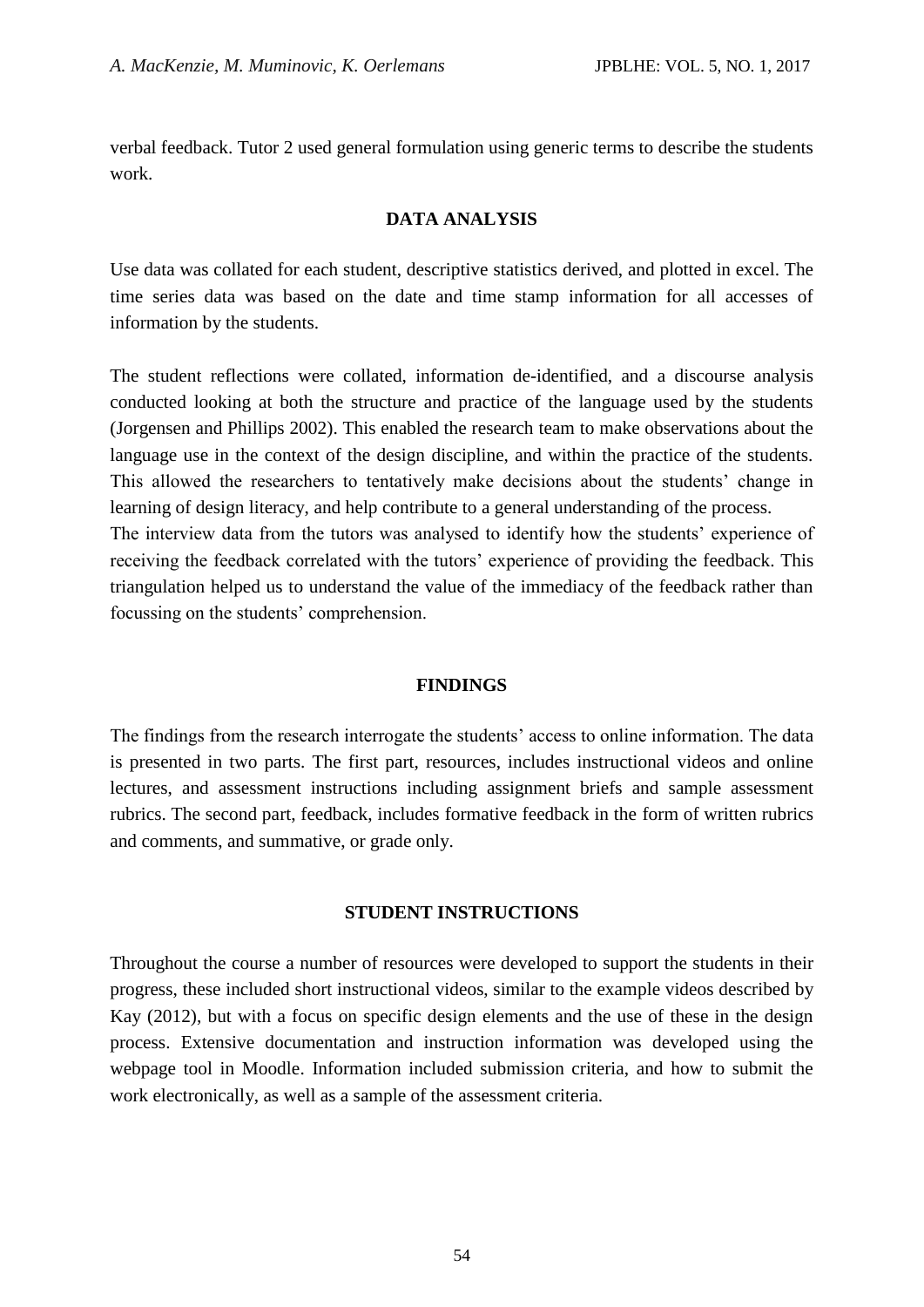#### **VIDEOS**

In addition to the online lectures, two additional videos were included. The introduction video established the expectations for the assignments. The students on design video includes past students talking about their experience of the unit. These two videos better meet the definition of extra materials (Kay, 2014), but proved the most popular with the students. Students accessed these items much as expected, as is common across other disciplines (Danielson, Preast et al. 2014). Table 1a shows the percentage of students viewing the videos. The data indicates the instructional videos (1 and 2) provided on Moodle in the first week were the most popular. The aim of these videos was to help student prepare for studio practice, with practical tips and advice from previous students about how to work successfully. Videos 5 and 6 included conceptual examples of successful project outcomes to help students understand what was expected.

The videos are listed in order that they appear on the LMS unit site. As always, not all students will watch all videos. There were 137 students enrolled in the unit who viewed none, one or some of the videos, but not one video was viewed by all students. What is surprising and perhaps contrary to previous findings (Wiese and Newton 2013, Danielson, Preast et al. 2014) is the length of views. Table 1b shows that students who viewed the videos watched approximately 50% of videos 1 and 2 and between 70%- 92% of the remaining instructional videos. This could be an indication of the type of video, which fit more into the category of worked examples (Kay 2012), rather than the more common lecture capture videos.

|         |           |         | AO2. | AO3 |
|---------|-----------|---------|------|-----|
| Tutor 2 | formative | 86%     | 71%  | 79% |
|         | summative | 93%     | 90%  | 81% |
| Tutor 1 | formative | $100\%$ | 95%  | 75% |
|         | summative | 100%    | 95%  | 90% |

Table 2: Submission of assessments Time 1 and Time 2 for each assessment task

#### **ASSESSMENT INSTRUCTIONS**

The team also examined the viewing patterns of the assignment instructions. Figure 4 shows the number of times the assignment instructions were viewed by students. Between 22 and 30 students viewed the assignment instructions once on Moodle for each project. The viewing patterns for each project were similar. As expected students viewed assignment 1 instructions the most, but as they moved through the tasks, they showed less dependency on the instructions.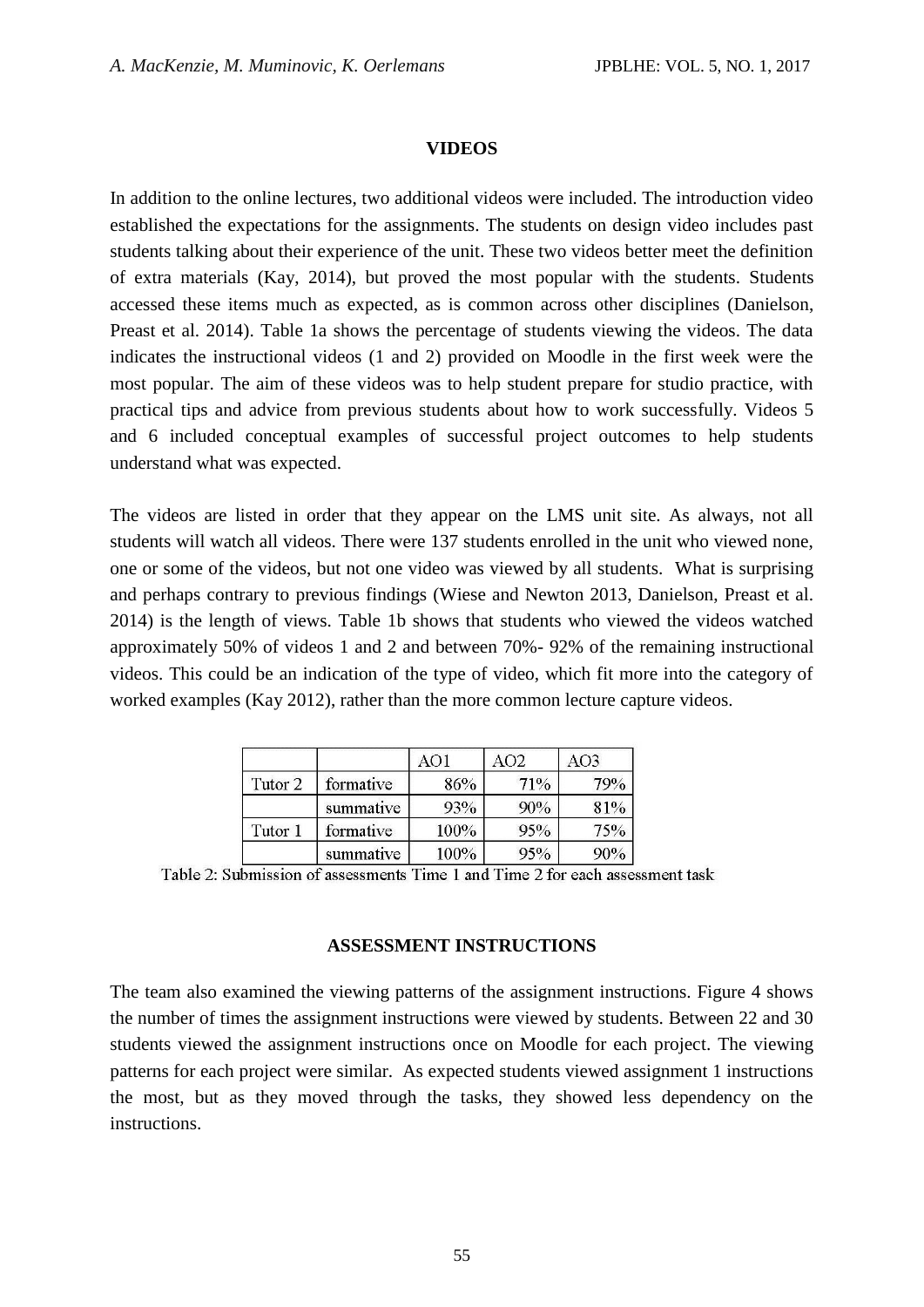

*Figure 4 Number of times Assessment instructions viewed by students.*

More interesting for our study, is the findings in Figure 5, which shows a timeline of access of the views of the assignment instructions. The x axis shows the weeks of studio, including the assessment window. For example AO1 formative feedback was given in the week starting 7/3/16 and summative assessment was provided the following week beginning 14/3/16. The Y axis shows the frequency of students' access to assessment instructions. For example A01 was viewed 56 times immediately after the first week of formative feedback. There is an ebb and flow showing how students access the assessment instructions in order to understand the project requirements. There are students who will view all the information, but there are also those students who only view what they need to as the tasks get closer to their due date. However, what the time series information shows us is that students engage in convergence moments prior to the submission of their assignments, in order to meet the requirements of the submission. We also see that students engage in convergence moments for subsequent submissions by viewing the instructions from the previous submission.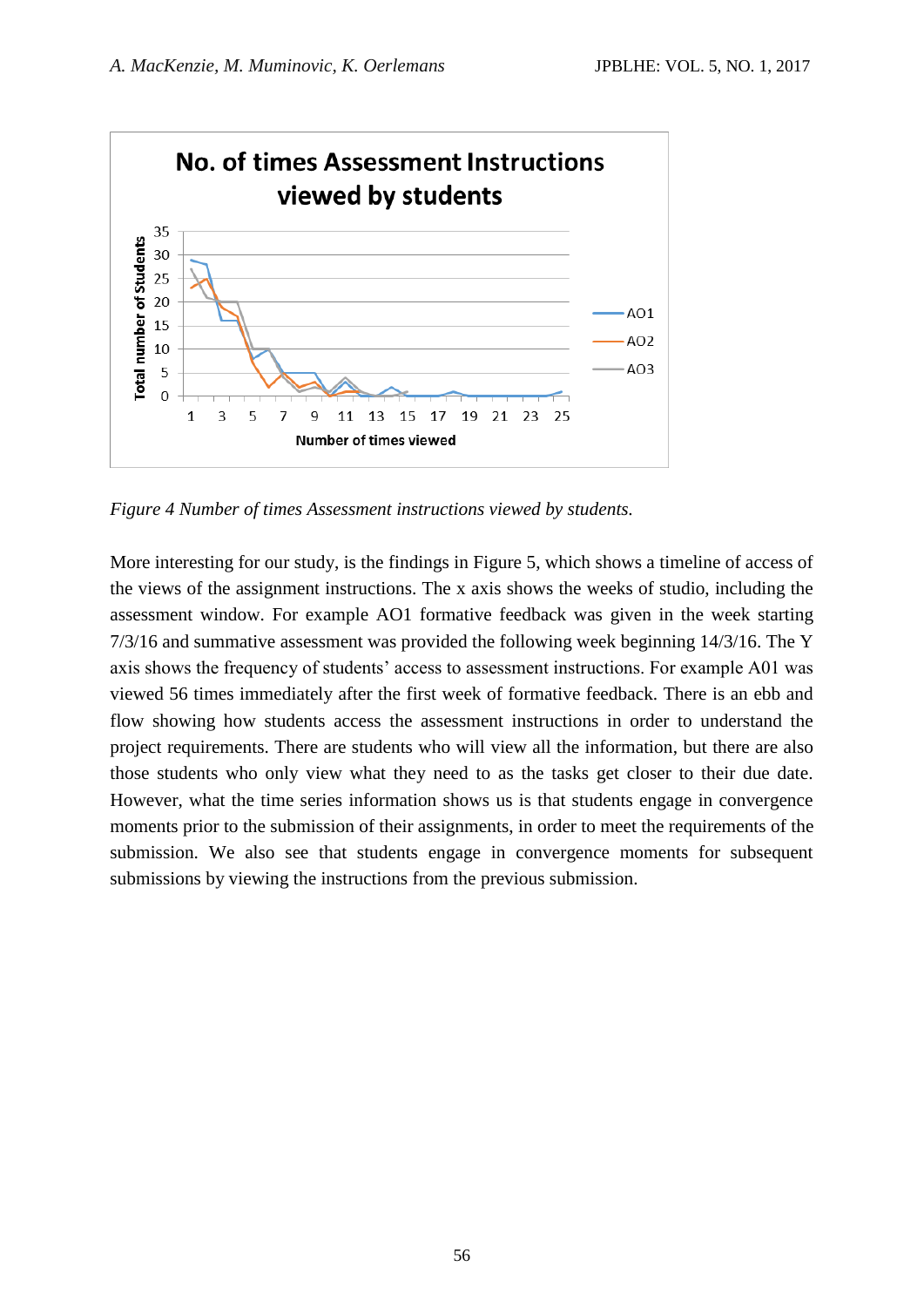

*Figure 5 Timeline of access of Assessment Instructions.*

## **STUDENT ACCESS PATTERNS FOR FEEDBACK**

The previous section provides an overall picture of how students access information during the semester. This section looks more closely at how students access feedback. Formative feedback (or feed forward) was provided three times during the semester in studio using an online rubric on a handheld touch screen smart device (Figure 6). The students were provided both verbal and rubric feedback in class and given an additional week to improve their assignment prior to receiving a summative grade.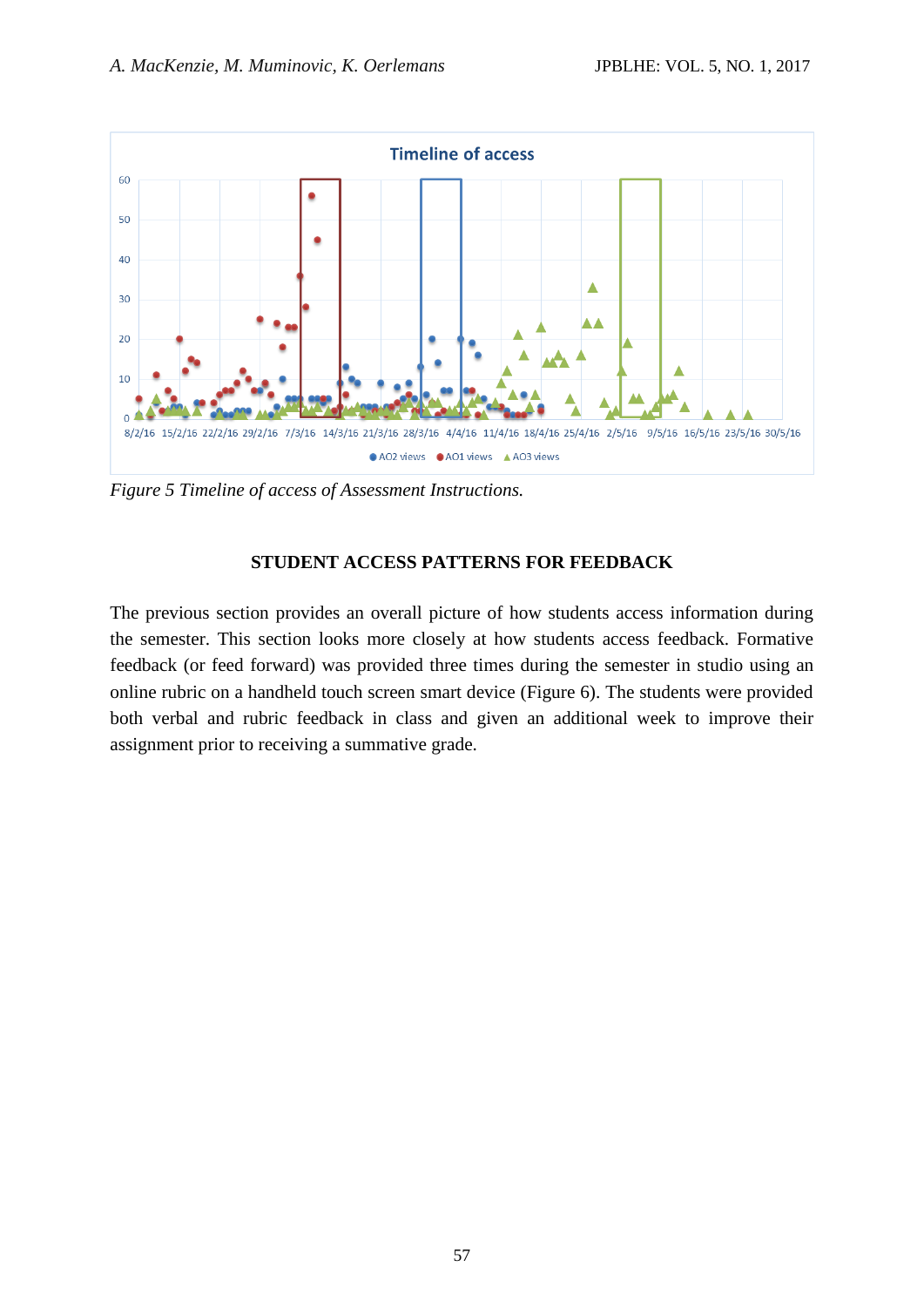ade

| Grade:                           | Completion<br>of project<br>requirements the due date | No evidence of The work is<br>submission by incomplete                                                                                                                | and/or does<br>not meet the<br>submission<br>criteria                                                                                                                                                                           | Student has<br>submitted the<br>minimum<br>requirements<br>as per<br>submission<br>criteria and on<br>time.                            | Student has<br>submitted the<br>minimum<br>requirements<br>as per<br>submission<br>criteria and on<br>time.                                                 | In addition to<br>submission<br>requirements,<br>the student<br>has presented has<br>additional<br>relevant<br>material in the relevant<br>submission                                     | In addition to<br>submission<br>requirements.<br>the student<br>presented<br>additional<br>material in<br>the<br>submission                                                                                       |  |
|----------------------------------|-------------------------------------------------------|-----------------------------------------------------------------------------------------------------------------------------------------------------------------------|---------------------------------------------------------------------------------------------------------------------------------------------------------------------------------------------------------------------------------|----------------------------------------------------------------------------------------------------------------------------------------|-------------------------------------------------------------------------------------------------------------------------------------------------------------|-------------------------------------------------------------------------------------------------------------------------------------------------------------------------------------------|-------------------------------------------------------------------------------------------------------------------------------------------------------------------------------------------------------------------|--|
|                                  | Presentation No work The<br>of work                   | is.<br>at the<br>time of<br>little<br>grading                                                                                                                         | presentation presentation of the<br>presented of the work design idea.<br>is poor<br>showing<br>evidence or graphic<br>care in the<br>composition care has been<br>and use of<br>taken.<br>appropriate<br>graphic<br>techniques | Satisfactory visual<br>Showing evidence<br>of composition<br>using appropriate<br>techniques. Showing                                  | Well developed<br>visual<br>presentation of<br>the design idea<br>Appropriate<br>selection of<br>graphics<br>techniques and<br>quality of<br>communication. | Superior work<br>that i s well-<br>composed and exceeds the<br>excellent<br>selection of the the tutors in<br>graphic<br>techniques and graphic<br>quality of<br>communication quality of | Outstanding<br>work that<br>expectation of<br>composition.<br>techniques and<br>communication.                                                                                                                    |  |
|                                  | Engagement<br>in the work                             | You do not<br>studio without but rely on<br>providing<br>reasons and<br>evidence as<br>required in the<br>unit outline<br>and/or you<br>submit<br>incomplete<br>work. | You attend<br>regularly attend most studios<br>your tutors to<br>generate your<br>ideas.                                                                                                                                        | You have<br>attended studio<br>and engaged in<br>your project<br>work as per<br>instruction<br>from your<br>tutors.                    | You attend<br>studio with<br>thoughtful<br>design<br>solutions and<br>have built on<br>the instruction<br>of your tutors                                    | You attend<br>studio and<br>engage with<br>thoughtful<br>contributions<br>and have<br>supported your and<br>peers.                                                                        | You have<br>attended<br>studio and<br>you actively<br>contribute:<br>challenging<br>motivating<br>yourself and<br>encouraging<br>peers<br>towards<br>excellence.                                                  |  |
|                                  | Development Little or no<br>of concept                | evidence of a<br>conceptual<br>idea and no<br>discernible<br>connection<br>between<br>component<br>parts of the<br>project (MO1<br>and MO2)                           | Conceptual<br>idea or<br>argument for<br>project solution<br>is unclear/<br>there is no<br>discernible<br>connection<br>between<br>component<br>parts of the<br>project (MO1<br>and MO2)                                        | Satisfactory<br>conceptual<br>dea and<br>evidence of<br>connection<br>between<br>component<br>parts of the<br>project (MO1<br>and MO2) | Well-developed Excellent<br>conceptual<br>idea and<br>thoughtful<br>connection<br>between<br>component<br>parts of the<br>project (MO1<br>and MO2)          | conceptual<br>idea and<br>innovative<br>connection<br>between<br>component<br>parts of the<br>project (MO1<br>idea.                                                                       | Outstanding<br>and innovative<br>solution<br>demonstrating<br>exploration of<br>connection<br>between<br>component<br>parts of the<br>and MO2) with project (MO1<br>more than one and MO2) and<br>multiple ideas. |  |
|                                  | Resolution<br>of final<br>design<br>solution          | Little or no<br>evidence of<br>engagement<br>aims in the                                                                                                              | Lack of detail<br>and clarity in<br>project output<br>with the project which fails to project aims<br>satisfy the<br>project output project aims                                                                                | Designed<br>project output<br>satisfies the                                                                                            | Well-developed Excellent<br>project output<br>showing a<br>thoughtful<br>application of<br>the project<br>aims.                                             | project output.<br>showing critical innovative<br>aims.                                                                                                                                   | Outstanding<br>and<br>engagement interpretation<br>with the project in the project<br>output as a<br>response to<br>the project.<br>aims                                                                          |  |
| Current grade in gradebook 00.00 |                                                       |                                                                                                                                                                       |                                                                                                                                                                                                                                 |                                                                                                                                        |                                                                                                                                                             |                                                                                                                                                                                           |                                                                                                                                                                                                                   |  |
| Grading student                  | 1 out of 137                                          |                                                                                                                                                                       |                                                                                                                                                                                                                                 |                                                                                                                                        |                                                                                                                                                             |                                                                                                                                                                                           |                                                                                                                                                                                                                   |  |
| <b>Feedback comments</b>         | 盟                                                     | Font family w Font size                                                                                                                                               | Paragraph<br>$\cdot$                                                                                                                                                                                                            | $\mathbf{v}$ .                                                                                                                         | $0.70$ $0.74$ $A0$ 55                                                                                                                                       |                                                                                                                                                                                           |                                                                                                                                                                                                                   |  |

*Figure 6 – Sample rubric from hand held device screen*

Looking more closely at assignment 2, students viewed the rubric during the week between the formative and summative feedback did so in order to get as much feedback as possible for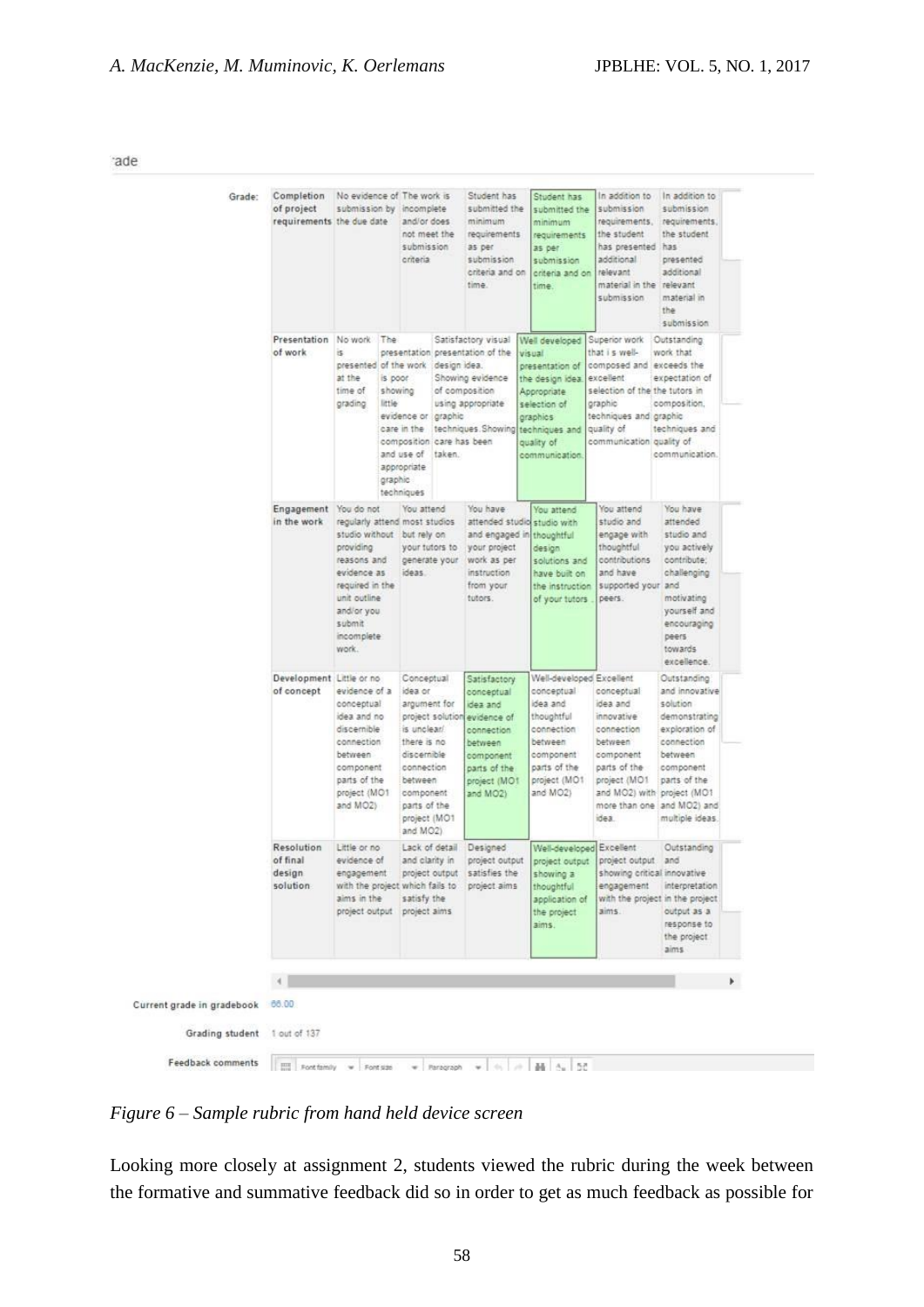improving their assignment. There were 91 views of the rubric prior to the submission of Assessment 2 after the in studio formative feedback. There were an additional 289 views of the rubric in total during the week between the formative and summative feedback. We can assume that students who viewed the rubric once were only looking for their results; however, there can be an assumption that those who viewed it more than once were reviewing the result and seeking further feedback from the rubric in order to improve their outcomes. Table 3 shows the relative improvement in grades. Tutor 1 gave rubric, comments and verbal feedback whereas tutor 2 relied on rubric only for formative feedback (Table 3). There is no evidence that the rubric by itself caused an improvement in results, as can be seen from the table below. Despite the demonstrated improvements from tutor 1 student outcomes, compared to tutor 2, is difficult to determine what caused the improvement, as students in both groups frequently accessed the rubric feedback in the week following the formative feedback. It may well be the combination of the 3 forms of feedback that is the most powerful, with the verbal on the day and the written and rubric feedback given online for students to refer back to regularly as they seek to improve their outcomes.

| 57.62% | 66.86% |
|--------|--------|
| 62.74% |        |
|        |        |

Table 3: Average marks for Time 1 and Time 2 for Assessment 2 for each tutor

### **DISCUSSION**

The aim of this research was to provide evidence of students' engagement with online information and feedback in a design studio. In addition, the team were interested in how the timing of feedback could coincide with the students' cognitive process of creative exploration (divergence) and design resolution and communication (convergence). The design of the curriculum followed a divergent/ convergent process broadly determined by the timing of assignments submissions and timeliness of feedback. The team consciously designed the curriculum to focus students' attention around points of convergence as they progressively developed their studio assignments.

The focus on points of convergence for data collection served two purposes. Firstly the students' patterns of access in terms of frequency and over time could be mapped. Secondly the students were required to progressively build on each assignment and in doing so creatively engage in a design process that involved both iteration and engaging (though not consciously) in the convergence divergence dynamic. It was hoped that by targeting feedback leading up to convergence points in the assessment rather than providing weekly feedback,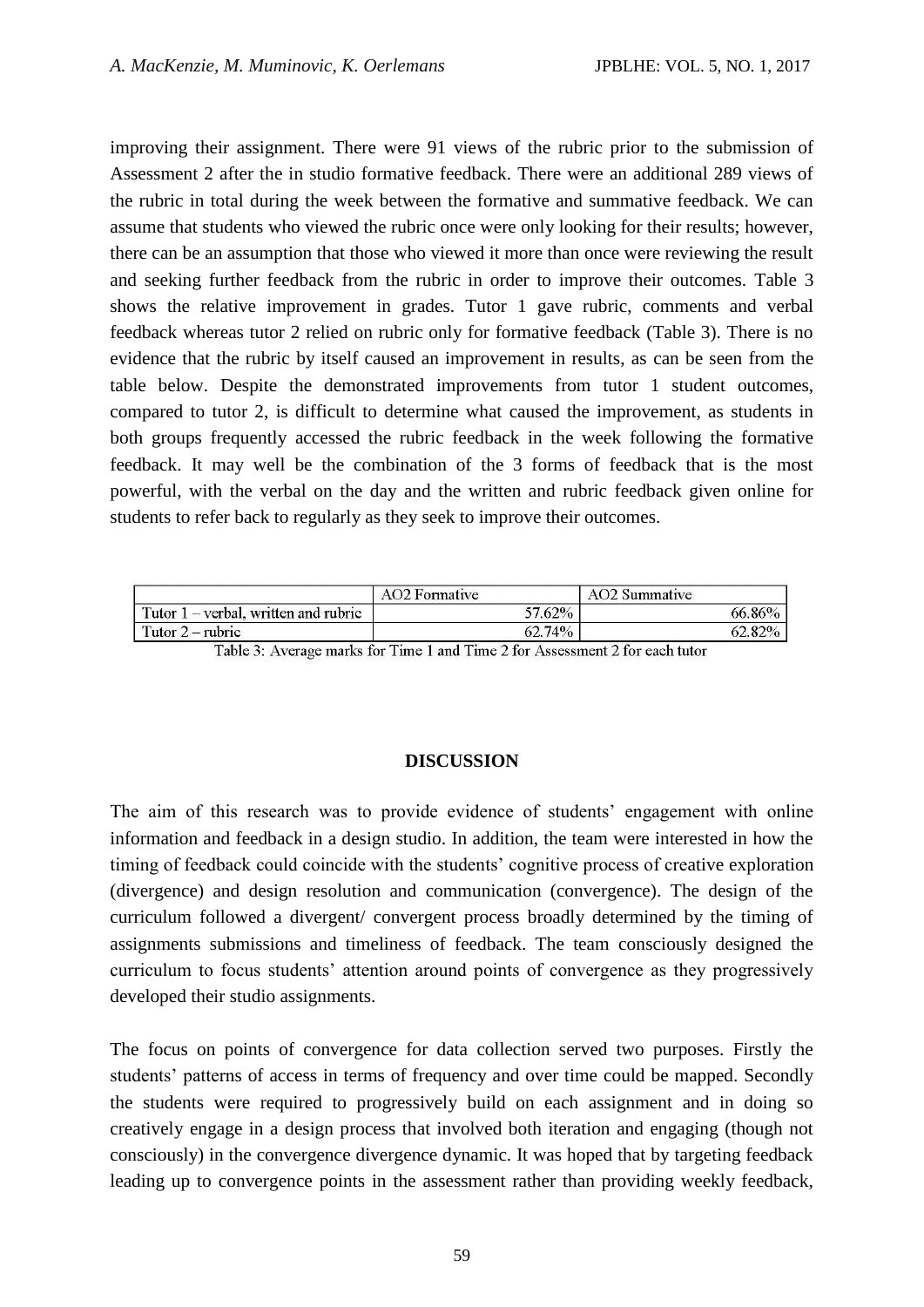students would be more likely to undertake more divergent thinking in the weeks when feedback wasn't given.

While the evidence of convergence was clear, the evidence of divergence was more difficult to determine, but we suggest the student's execution of the assignments and scaffolding of each submission based on the previous assignment shows improvement in their ability to complete the assignments. Tutors also reported that the students were also prepared to make significant conceptual changes to their final submissions in the week between the formative and summative feedback in order to achieve improvement. This suggests students could comprehend the feedback and revisit their project in a manner that mimics a more iterative design process. As mentioned in the results we can deduce that the frequency of views of assessment instructions coincided with period of work for students that preceded an assessment event. Notably the periods of exploration following the launch of the projects coincide with relatively low levels of access to the LMS in order to read assessment instructions. We would argue that while the data may suggest the students were not engaged in the assessments during this period due to the low level of LMS access, they were engaged in a form of divergence and information seeking in other ways as part of studio practice. We would argue that the early phase of the design cycles allowed the students to learn divergently by exploring without the constraints imposed by assessment criteria. For the team this tentative finding would suggest future research should focus on when not to give students feedback or assessment information in order to encourage the risk taking and creative leaps consistent with divergent thinking.

Tonkenwise (2014) argues that students find the creative leaps required in design practice to be daunting. Therefore encouraging creative exploration through some form of strategic retreat from the student tutor interaction may prove to be useful in complimenting this research to achieve better student outcomes.

In the first phase of this research in 2015, we reported that students preferred verbal feedback; however students who received and accessed other forms of feedback demonstrated the greatest rate of improvement in their grades. Similarly, students who revisited the project information, including accessing previous assignments information for subsequent submissions also demonstrated the greatest improvements. This research is instructive for studio curriculum designers and tutors who want to maximise the efficacy of online information and student interaction with LMS. The concept of traditional weekly studio verbal feedback is both labour intensive and inefficient in terms of students and academic staff time. It could also be argued that the efficacy of all forms of feedback is most evident during period of convergence. Similarly, the points of convergence in the semester are relatively short and focussed leaving large period of time to allow students to explore different ideas and approaches. However, while the use of LMS allows students to access their feedback immediately and revisit the information outside of studio time, it remains to be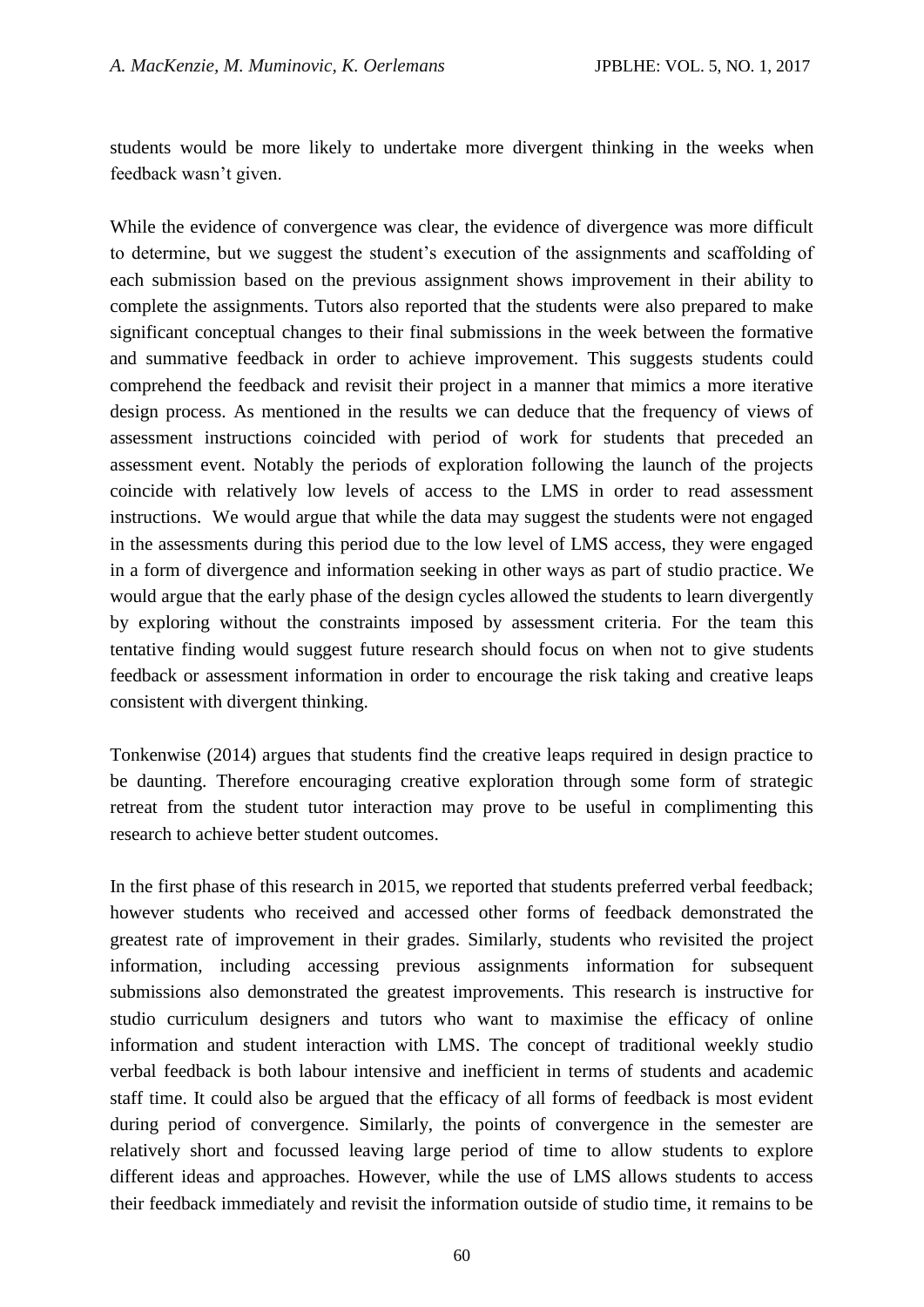seen how this method can encourage students to progress their design process without accessing LMS when divergence is needed.

Tutors should take comfort in changing their patterns of feedback to allow students more time to indulge in divergent processes in between assignments. Similarly students have more flexibility in how they access assignment information and feedback. As Universities demand more flexible and intensive modes of delivery, studio tutors can make the most of face to face time leading up to assessment periods and rely more on LMS to support students learning at other times.

### **CONCLUSION**

By 2013, nearly 18 percent of students in Australia studied off campus, with a further 9 percent choosing to complete at least some of their study online (Norton and Cherastidtham 2014). The implications of this growing trend and demand for use of LMS to support, enhance or replace the more traditional modes of face-to-face teaching at universities (Laurillard 2013) including the adoption of new pedagogies, increased demands on academics time, and changing student expectations, and are well established (Bonk 2009). It is unsurprising that university programs in design education are under pressure to expand the adoption of LMS into the design studio.

While this project doesn't explicitly teach students about creative thinking or design process, it engages students in a design process through a curriculum based on the convergent divergent dynamic. The value to design educators is that a curriculum designed around a creative thinking approach, such as the one we have used, does help students to better understand and adopt a creative process in learning about design. By consciously incorporating LMS into the learning process for students, they can achieve positive outcomes that enhance more conventional forms of face to face verbal feedback. Studio tutors can use LMS to gain a better understanding of how students engage in design outside of formal studio interactions and better target the use of feedback. The research suggests that design tutors should focus on the diversity and timeliness of project information and feedback based on the convergent divergent dynamic in order to achieve better result from students at the beginning of their studio learning journey.

This research focussed on the patterns of access to online data, it revealed levels of engagement in information but not their levels of comprehension of the assignment requirements. Further research to better understand how students comprehended both the words used in the instructions and feedback rubrics may help to improve our understanding of how student progress between convergence points.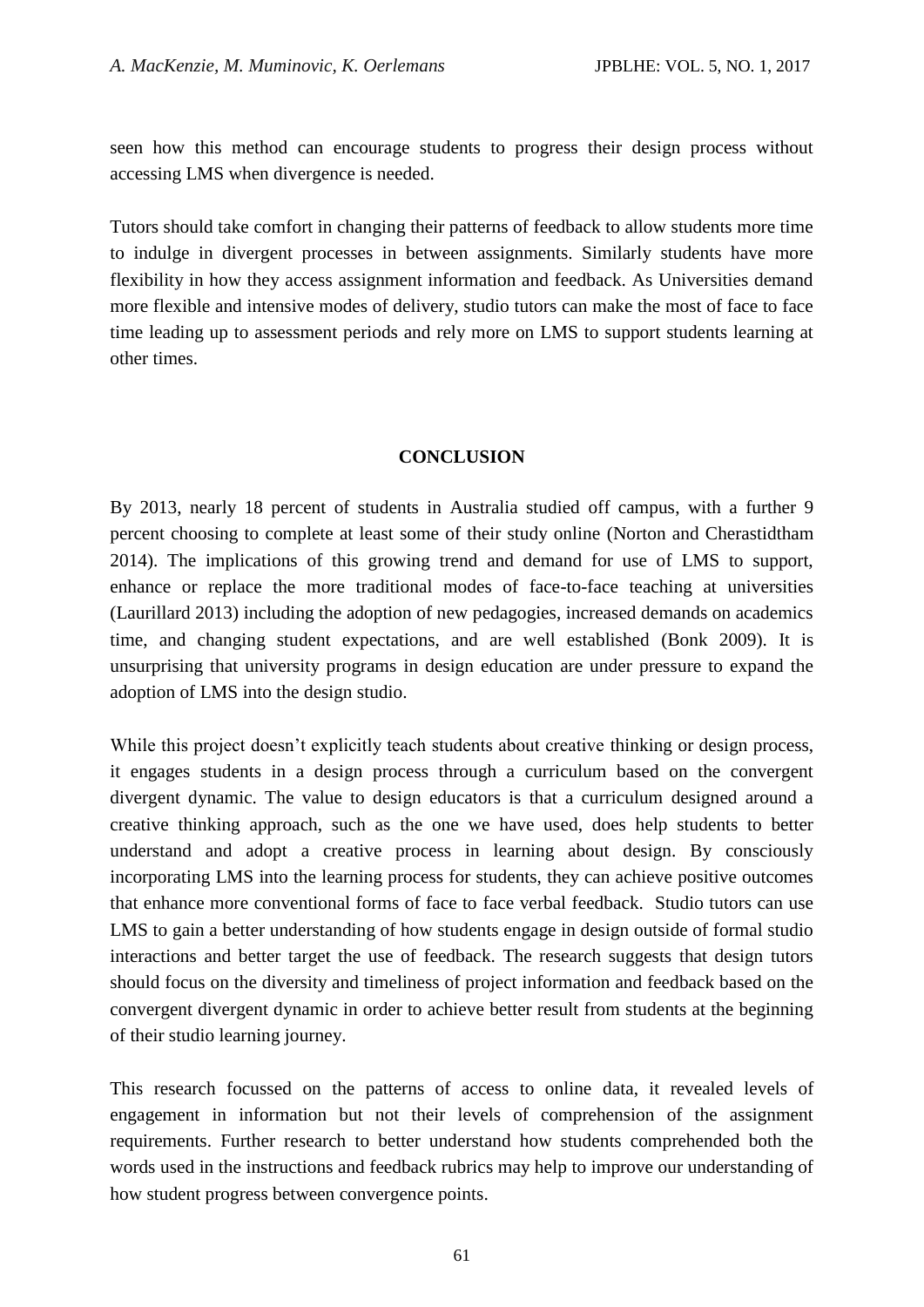#### **References**

- Blair, A., S. Curtis, M. Goodwin and S. Shields (2013). "What feedback do students want." Politics **33**(1): 66-79.
- Bleuzé, T., M.-C. Ciocci, J. Detand and P. De Baets (2014). "Engineering meets creativity: a study on a creative tool to design new connections." International Journal of Design Creativity and Innovation **2**(4): 203-223.
- Bonk, C., J. (2009). The world is open: How web technology is revolutionizing education. San Francisco, CA, Jossey-Bass.
- Bower, M., C. Howe, N. McCredie, A. Robinson and D. Grover (2014). "Augmented Reality in education – cases, places and potentials." Educational Media International **51**(1): 1-15.
- Brown, T. (2009). Change by design. UK, Harper Collins
- Calvo, R. and R. Ellis (2010). "Students' conceptions of tutor and automated feedback in professional writing." Journal of Engineering Education **99**(4): 427-438.
- Carless, D. (2006). "Differing perceptions in the feedback process." Studies in Higher Education **31**(2): 219-233.
- Carless, D. (2007). "Learning-oriented assessment: Conceptual bases and practical implication." Innovations in Education and Teaching International **44**(1): 57-66.
- Chang, N., B. Watson, M. Bakerson and F. McGoron (2013). "Undergraduate students' perceptions of electronic and handwritten feedback and related rationale." Journal of Teaching and Learning with Technology **2**(2): 21-42.
- Crisp, B. R. (2007). "Is it worth the effort? How feedback influences students' subsequent submission of assessable work." Assessment & Evaluation in Higher Education **32**(5): 571-581.
- Danielson, J., V. Preast, H. Bender and L. Hassall (2014). "Is the effectiveness of lecture capture related to teaching approach or content type?" Computers & Education **72**(0): 121-131.
- Dong, A. (2015). "Design  $\times$  innovation: perspective or evidence-based practices†." International Journal of Design Creativity and Innovation **3**(3-4): 148-163.
- Funda, D. (2011). "HarmanlanmıĢ (Karma) Öğrenme Ortamları ve Tasarımına ĠliĢkin Öneriler." Blended Learning Environments and Suggesstions for Blended Learning Design. **12**(2): 73-97.
- Hattie, J. (2009). Visible learning : a synthesis of over 800 meta-analyses relating to achievement. London ; New York, Routledge.
- Hattie, J. and H. Timperley (2007). "The power of feedback." Review of Educational Research **77**(1): 81-122.
- Higgins, R. (2000). 'Be more critical': rethinking assessment feedback. British Educational Research Association Conference. Cardiff University.